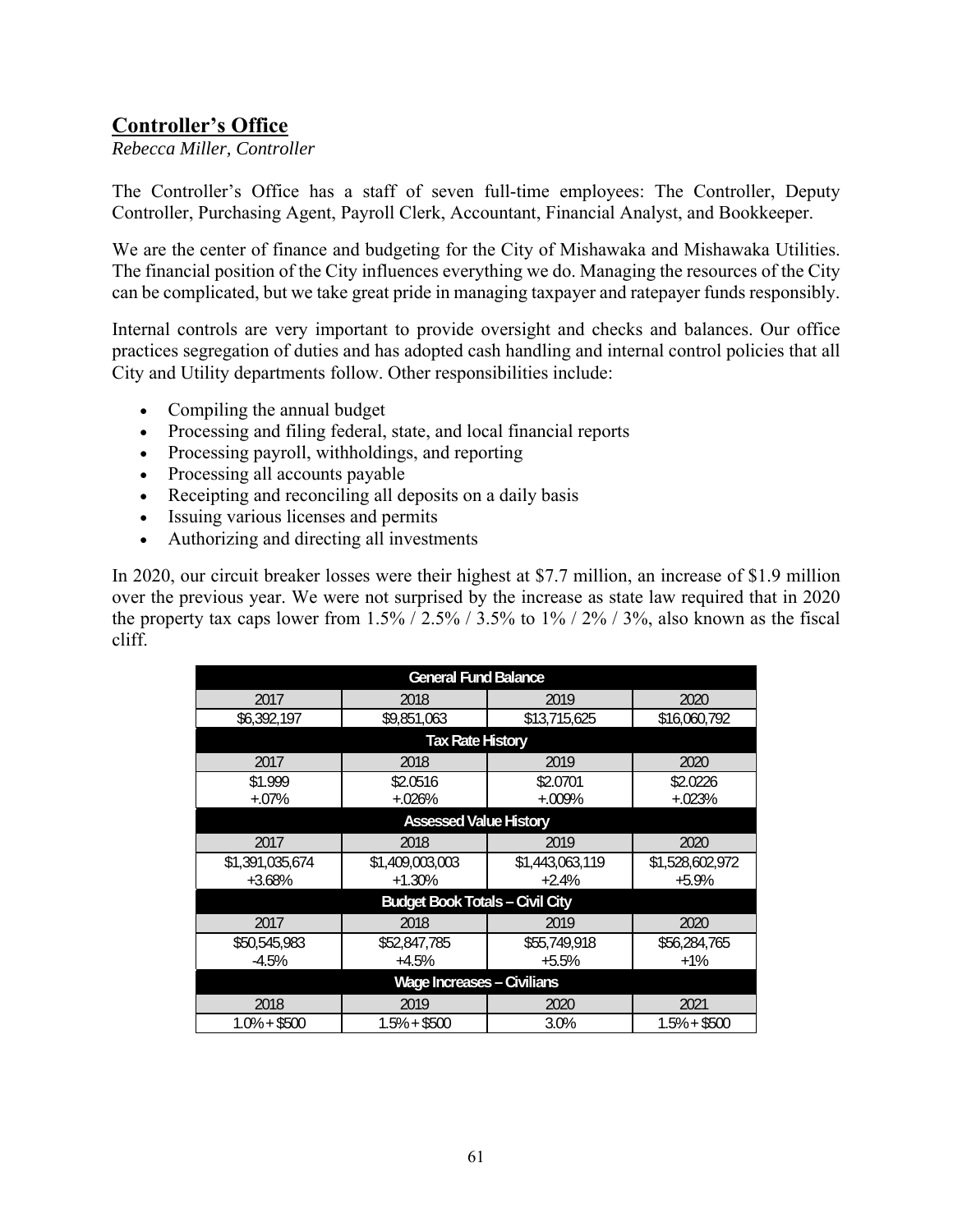While we weathered those losses, the pandemic has brought a new set of obstacles in local government revenue and that involves income tax. Our capital project and public safety funds rely on income tax to support these funds.

When people are out of work the City sees reductions in this revenue which are expected to impact the City in 2022 and 2023.While the pandemic created many challenges for local government there was a silver lining. Hiring and certain spending was slowed, and the City received \$1.6 million from the State for relief. These unexpected budget items helped increase our General Fund balance. This increase will be used to offset our expected income tax losses in the next few years.



## **EXPENSES BY FUNCTION INCLUDING TIF**

In addition to the challenges of the fiscal cliff and income tax losses, Dark Store legislation has allowed large box stores to appeal their assessed value based on like stores that are empty (dark). The county and township assessor offices have neither the staff nor budgets to fight the highprofile law firms reaching out to the corporate stores. Together the City, along with the City of South Bend and St. Joseph County, meet to discuss appeals and strategies to combat this growing trend.